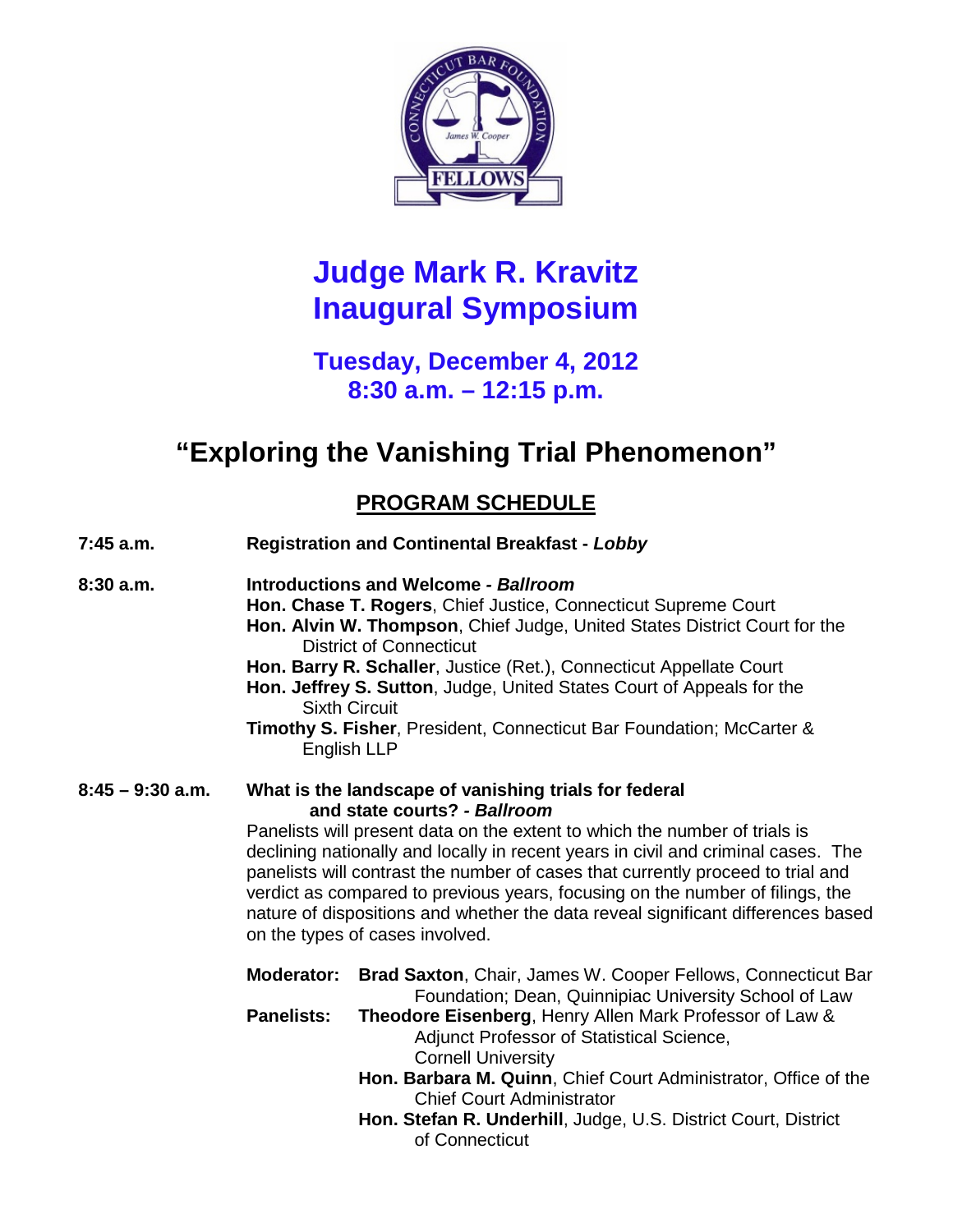- **9:30 – 9:45 a.m. Break**
- **9:50 – 10:50 a.m. What is causing the landscape of vanishing trials? -** *Ballroom* Panelists including academics, judges, insurance counsel, and attorneys for plaintiffs and defendants will offer a range of perspectives on the underlying causes of the phenomenon of the decrease in trials. **Moderator: Ernest F. Teitell**, Silver Golub & Teitell LLP

**James I. Glasser, Wiggin and Dana LLP John Humphreys,** Group General Counsel, Travelers Inc. **Michael Koskoff**, Koskoff Koskoff & Bieder PC **Hon. Linda K. Lager**, Superior Court Chief Administrative Judge, Civil Division **John H. Langbein**, Sterling Professor of Law and Legal History,

Yale Law School

**Judith Resnik**, Arthur Liman Professor of Law, Yale Law School

#### **10:55 – 11:55 a.m. What are the implications of the vanishing trial? -** *Ballroom*

Panelists will discuss the governmental and jurisprudential consequences of the private resolution of disputes, the impact on the trial bar and the trial bench, and various appropriate responses.

# **Moderator: James K. Robertson**, Carmody & Torrance LLP

**Theodore Eisenberg, Henry Allen Mark Professor of Law &** Adjunct Professor of Statistical Science, Cornell University

> **John H. Langbein**, Sterling Professor of Law and Legal History, Yale Law School

**Judith Resnik**, Arthur Liman Professor of Law, Yale Law School

**Hon. William G. Young**, Judge, U. S. District Court, District of Massachusetts

#### **11:55 - 12:15 p.m. Questions and Closing Remarks -** *Ballroom*

**Timothy S. Fisher**, President, Connecticut Bar Foundation; McCarter & English LLP